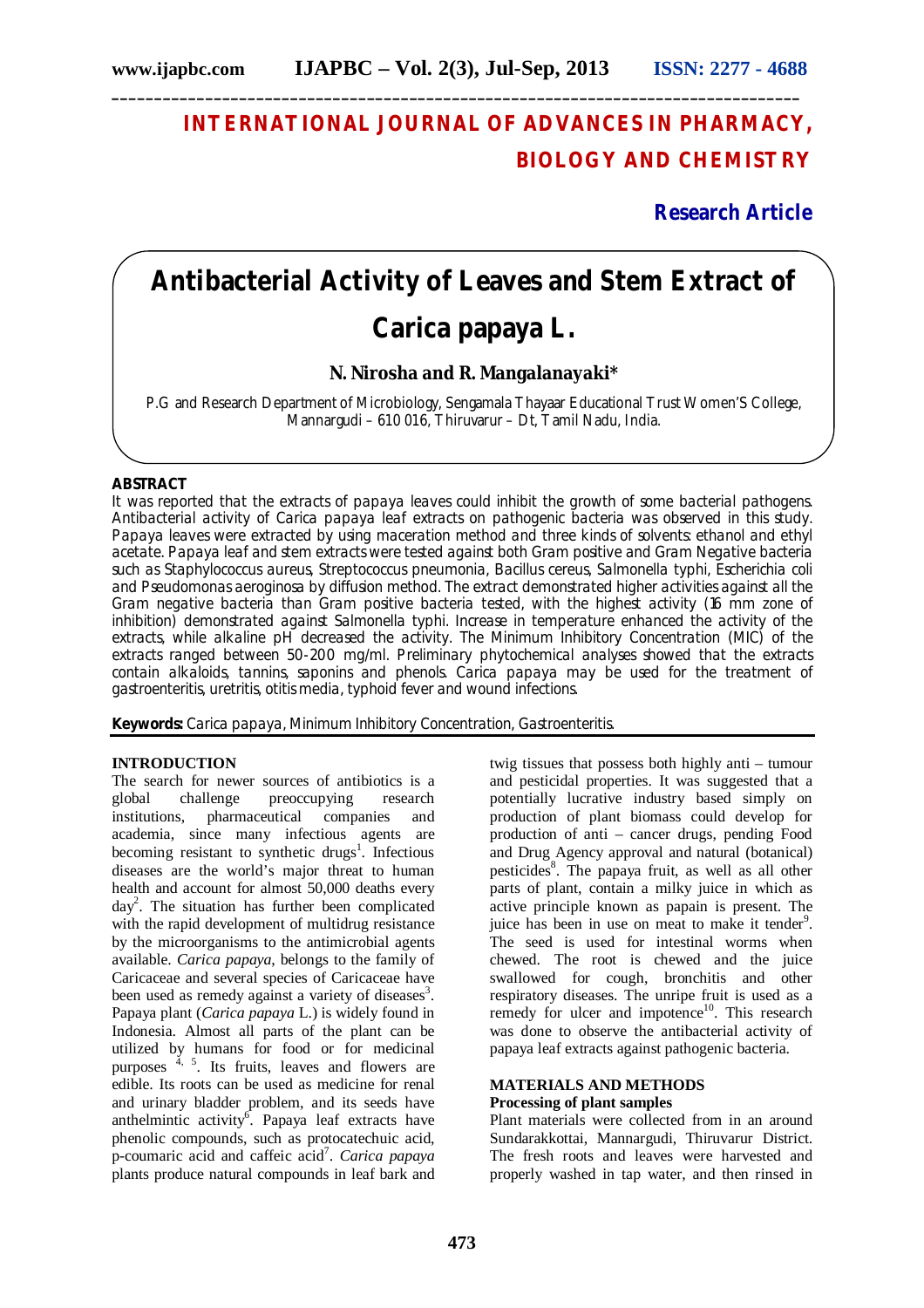sterile distilled water. The root and leaves was dried in the hot air oven at 40º C for 3 days. The dried roots and leaves were pulverized, using sterile laboratory mortar and pestle, to obtain a powered form. These were stored in airtight glass containers protected from sunlight until required for analysis.

#### **Preparation of extracts**

The leaves and root powder was extracted with ethanol and ethyl acetate of 95% in soxhlet extractor 72 hours. After exhaustive extraction, the leaves extract and root extract were filtered and concentration with the help of rotary evaporator  $11$ .

#### **Phytochemical screening**

The portion of the dry extract was subject to the Phytochemical screening using various method $^{12}$ . Phytochemical screening was performed to test for alkaloids, saponin, tannins, falvanoids, falvanoids, Carbohydrate and Glycosides.

#### **Experimental microorganism**

The experimental organisms were isolated from clinical samples from hospital patients from Government Hospital, Mannargudi, Thiruvarur District. Purity plates of each of the bacterial isolates were obtained by culturing on their respective selective media. Biochemical tests were performed to re-identify and confirm the identity of the isolates. Fresh plates of the test bacteria were made from the isolate cultures obtained on agar slants. Discrete colonies of fresh cultures of the different bacterial isolates were then picked and suspended in 5 ml Nutrient broth and incubated for 24 hours at 37º C prior to antimicrobial susceptibility testing.

**Identified organisms**<br>Gram **negative** strains: Gram negative strains: *Escherichia coli, Pseudomonas aeroginosa* and *Salmonella typhi*. Gram positive strains: *Staphylococcus aureus* and *Bacillus subtilis*.

#### **Determination of antimicrobial activity**

Antibacterial activity of the aqueous and organic extracts of the palnt sample was evaluated by the agar well diffusion method<sup>13</sup>. 0.2 ml of seeded broth culture containing  $10^{-6}$  to  $10^{-7}$  cfuml-1 of the test organism was inoculated in solidified agar plates. Two or three wells were made in agar layer of each petridish by a steel borer. To these the aliquots of 100 ml of extract dilutions, reconstituted in 50% ethanol and ethyl acetate organic solvent extracts and distilled water at concentrations of 250, 200, 150 and 100 mg/ml were applied in each of the wells in culture plates previously seeded with the test organisms. The cultures were incubated at 37º C of 24 hours. The antibacterial potential of test compound was determined on the basis of diameter of zone of inhibition around the wells<sup>14, 15</sup>.

#### **Determination of Minimum Inhibitory Concentration (MIC)**

MIC of extracts was determined using turbidity method in nutrient broth medium. The experiment was conducted according to serial dilution method. The suspension of seeded broth was made by transferring 2 ml of the seeded broth to 100 ml of the 0.9% w/v of the sterilized saline solution. The stock solution of test compounds were prepared at concentration of  $50 - 200$  mg/ml. 0.1 ml normal saline suspension was added to each assay tube. The procedures were conducted under strict aseptic conditions. The inoculated tubes were kept at 37º C for 24 hours for bacterial assay. After incubation period, tubes were removed and observed for any deposits and shaken to suspend bacteria that might have been settle down. MIC values were determined by checking for the absence of visual turbidity<sup>16</sup>.

#### **RESULTS**

#### **Phytochemical analysis of** *C.papaya*

Pytochemical screening of *Carica papaya* leaves showed the presence of Alkalaoids, Carbohydrates, Saponins, Glycosides, Phenolic compounds, Flavinoids and Tannins (Table 1). The presence of Saponins, Glycosides, Flavinoids showed greater intensity of their presence in ethanol, ethlyacetate and water extract.

#### **Evaluation of antibacterial potential of** *C.papaya*

The ethanolic and ethyl acetate extracts of leaves and root of *C. papaya* were screened for their antimicrobial activity against different strains of Gram negative (*Escherichia coli, Pseudomonas aeroginosa* and *Salmonella typhi*) and Gram positive strains (*Staphylococcus aureus* and *Bacillus subtilis*). The antibacterial action was shown in the form of zone of inhibition as given in table 2. The antibacterial action of leaves was more than the root, moreover both extracts showed dose dependent activities. In addition to having good activity against other bacteria, when compared to aqueous and ethyl acetate extract the ethyl acetate extract of leaves exhibited strong activity against *S. typhi* having zone of inhibition 12 mm, 14 mm and 18 mm at the dose of 150, 200 and 250 mg/ml respectively. While the significant activity of the root was observed against *S.typhi* having zone of inhibition 10 mm, 12 mm and 14 mm at the dose of 150, 200 and 250 mg/ml respectively. The ethanolic extract leaves and roots moderately to kill all the bacterial pathogens than aqueous extract of leaves and root.

#### **Evaluation of Minimum Inhibitory Concentration (MIC) of** *C. papaya*

Table 3 shows the results of MIC determination on the test organisms. While the MIC values ranging between 100 – 200 mg/ml were demonstrated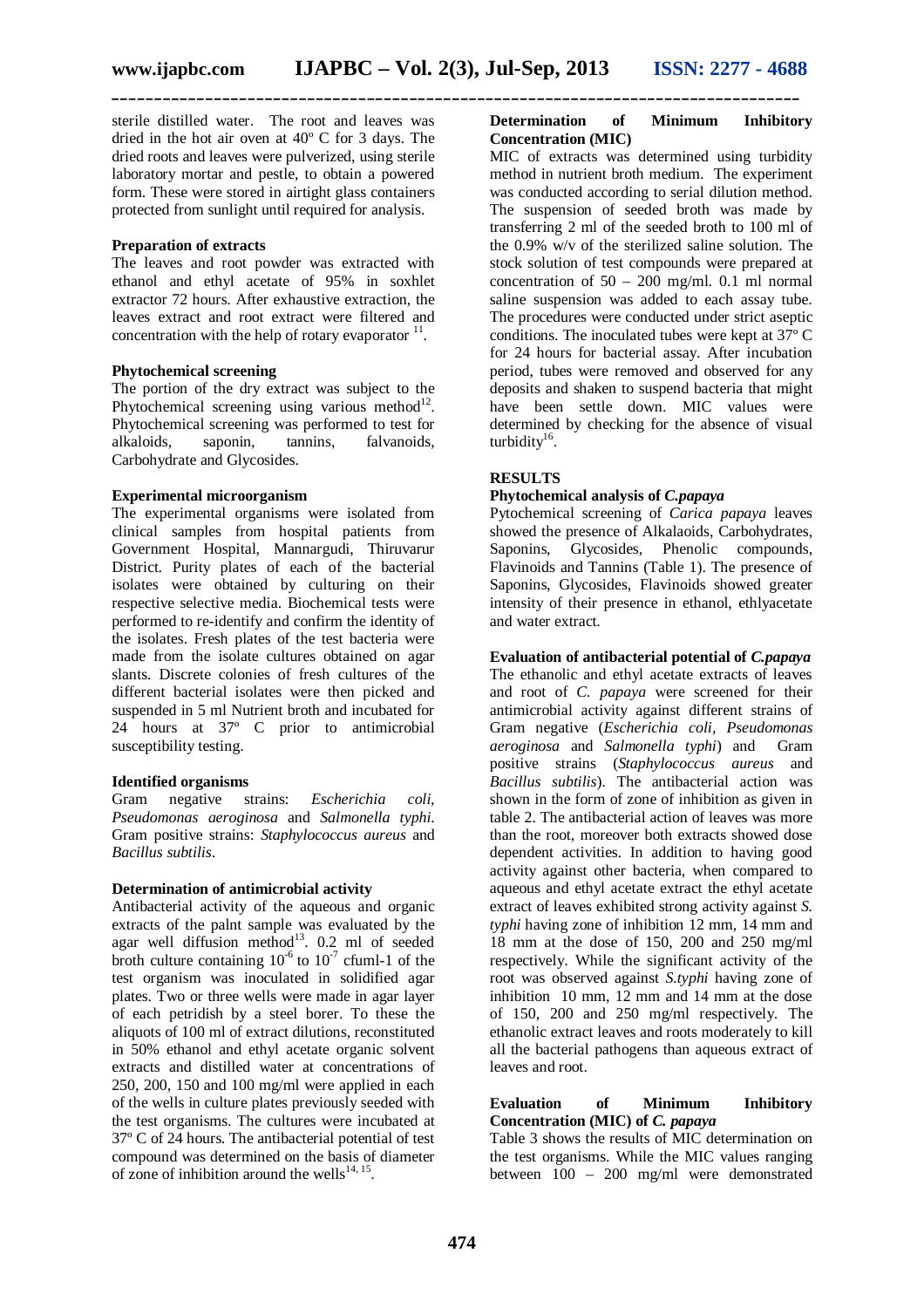against the rest of the test bacteria. The MIC of ethyl acetate extract of leaves against *S.aureus, S.pneumoniae, E.coli* and *P.aeruginosa* was 150 mg/ml. The MIC of ethyl acetate extract of root against *S.aureus, S.pneumoniae, E.coli* and *P.aeruginosa* was 100 mg/ml respectively. The increase of antibiotic resistance of microorganisms to conventional drugs has necessitated the search for new, efficient and cost effective ways for the control of infectious diseases.

#### **DISUSSION**

The presence of bioactive substances have been reported to confer resistance to plants against bacteria, fungi and pests and therefore explains the demonstration of antibacterial activity by the plant extracts used in this study<sup>17</sup>. The results of this study showed that the organic extracts were more effective than aqueous extracts and the ethyl acetate extracts demonstrated the highest activity. This may be due to the better solubility of the active

components in organic solvents $18$ . Among the gram – positive and gram – negative bacteria tested, gram – negative bacteria were more susceptible to the extracts. This result, however, is at disparity with an earlier report indicating that plant extracts are more active against gram- positive bacteria than gram-negative bacteria<sup>19</sup>. The results of different studies provide evidence that some medicinal plants might indeed be potential sources of new antibacterial agents<sup>20, 21</sup>. High MIC may be an indication of low efficacy or that the organisms have the potential for developing resistance to the bioactive compounds. Temperature stability of plant extracts has been reported earlier<sup>22</sup>. This study demonstrated that the herbal medicine can be as effective as modern medicine to combat<br>
nathogenic microorganisms. Using different pathogenic microorganisms. purification, isolation and characterization methods, antimicrobial principals can be obtained and thus the activity of antimicrobial compounds can be improved for further pharmaceutical uses.

| Table 1: Phytochemical analysis of <i>Carica papaya</i> leaf Extract |  |  |
|----------------------------------------------------------------------|--|--|
|----------------------------------------------------------------------|--|--|

| Phytochemicals          | <b>Test performed</b>                      | Water<br>extract | <b>Ethanol</b><br><b>Extract</b> | <b>Ethyl</b> acetate<br>extract |
|-------------------------|--------------------------------------------|------------------|----------------------------------|---------------------------------|
| Alkaloids               | Dragenodroff's test                        |                  |                                  |                                 |
| Carbohydrates           | Molish test                                |                  |                                  |                                 |
| <b>Saponins</b>         | Chloroform and H2SO4 test                  |                  |                                  |                                 |
| Glycosides              | Molish test                                |                  |                                  |                                 |
| Phenolic compounds      | Ferric chloride test and Lead acetate test |                  |                                  |                                 |
| Flavinoids              | Shinoda test                               |                  |                                  |                                 |
| Tannins                 | Neutral Fec13                              |                  |                                  |                                 |
| $+$ Positive - Negative |                                            |                  |                                  |                                 |

+ Positive, - Negative

**Table 2: Antibacterial activity of leaf and root extracts of Carica papaya on the test organisms**

| Organis            | Leaf Extract (mg/ml) / zone of inhibition (mm) |    |                     |   |        |    |                                                  |              |    | Root Extract (mg/ml) / zone of inhibition (mm) |          |    |            |        |    |     |   |        |          |   |    |   |    |    |
|--------------------|------------------------------------------------|----|---------------------|---|--------|----|--------------------------------------------------|--------------|----|------------------------------------------------|----------|----|------------|--------|----|-----|---|--------|----------|---|----|---|----|----|
| 100<br>150<br>ms   |                                                |    | <b>200</b><br>250   |   |        |    | 100                                              |              |    | 150                                            |          |    | <b>200</b> |        |    | 250 |   |        |          |   |    |   |    |    |
|                    | W                                              | E  | EA                  | w | E      | EA | W                                                | E            | EA | W                                              | E        | EA | W          | E      | EA | W   | E | EA     | W        | E | EA | W | E  | EA |
|                    | E                                              | Е  | E                   | E | E      | E  | E                                                | E            | Е  | E                                              | Е        | E  | E          | E      | E  | E   | Е | E      | E        | E | E  | E | E  | Е  |
| E.coli             |                                                | 8  | $\circ$<br>Y.       |   | 8      | 8  | $\Omega$                                         | <sub>6</sub> | 8  |                                                | 0        | 12 | $\theta$   |        |    |     |   | 8      | $\Omega$ | 4 |    |   | 'n | 8  |
| P.aerugin<br>osa   | $\Omega$                                       | 10 | 8                   |   | 6      | 10 |                                                  | 8            | 8  |                                                | $\sim$   | 12 | 0          |        |    |     |   | $\sim$ | $\Omega$ | 4 |    |   | 6  | 8  |
| S.typhi            |                                                | 8  | 6                   |   | 10     | 12 |                                                  | 8            | 14 |                                                | $\sim$   | 18 | 0          | ◠      | ◠  |     | 4 | 10     | $\Omega$ | 4 | 12 |   | 6  | 14 |
| <i>S.aureus</i>    |                                                | 6  |                     |   | 8      | 10 |                                                  | 6            | 10 |                                                | $\Omega$ | 14 | $\Omega$   | $\sim$ |    |     |   |        | $\Omega$ | 8 |    |   | 4  | 10 |
| <b>B</b> .subtilis |                                                | h  |                     |   |        |    |                                                  | h            | 12 |                                                |          | 14 |            |        |    |     |   |        |          | 8 |    |   | д  | 8  |
|                    | <b>TYPE TYP</b>                                |    | <b>P.</b> P.P. P. 1 |   | $\sim$ |    | $\sim$ $\sim$ $\sim$ $\sim$ $\sim$ $\sim$ $\sim$ |              |    |                                                |          |    |            |        |    |     |   |        |          |   |    |   |    |    |

WE: Water Extract; EE: Ethanol Extract; EAE: Ethyl Acetate Extract

**Table 3: Minimum Inhibitory Concentration (MIC) of leaf and root extracts of Carica papaya on the test organisms**

| <b>Organisms</b>   |          |     | Leaf Extract - MIC (mg/ml) | Root Extract – MIC (mg/ml) |     |            |  |  |  |  |  |  |
|--------------------|----------|-----|----------------------------|----------------------------|-----|------------|--|--|--|--|--|--|
|                    | WE       | EE  | <b>EAE</b>                 | WE                         | EE  | <b>EAE</b> |  |  |  |  |  |  |
| E.coli             | $+++$    | 100 | 150                        | $+++$                      | 50  | 100        |  |  |  |  |  |  |
| P.aeruginosa       | $+++$    | 50  | 150                        | $+++$                      | 50  | 100        |  |  |  |  |  |  |
| S.typhi            | $+++$    | 100 | 100                        | $+++$                      | 100 | 50         |  |  |  |  |  |  |
| <i>S.aureus</i>    | $+++$    | 50  | 150                        | $+++$                      | 50  | 100        |  |  |  |  |  |  |
| <b>B</b> .subtilis | $^{+++}$ | 50  | 150                        | $^{+++}$                   | 50  | 100        |  |  |  |  |  |  |

+++: Profuse Growth; WE: Water Extract; EE: Ethanol Extract; EAE: Ethyl Acetate Extract

#### **ACKNOWLEDGEMENT**

We sincerely thank Dr.V.Dhivaharan, Dean, PG and Research Department of Microbiology,

Sengamala Thayaar Educational Trust Women's College, Mannargudi for the constant